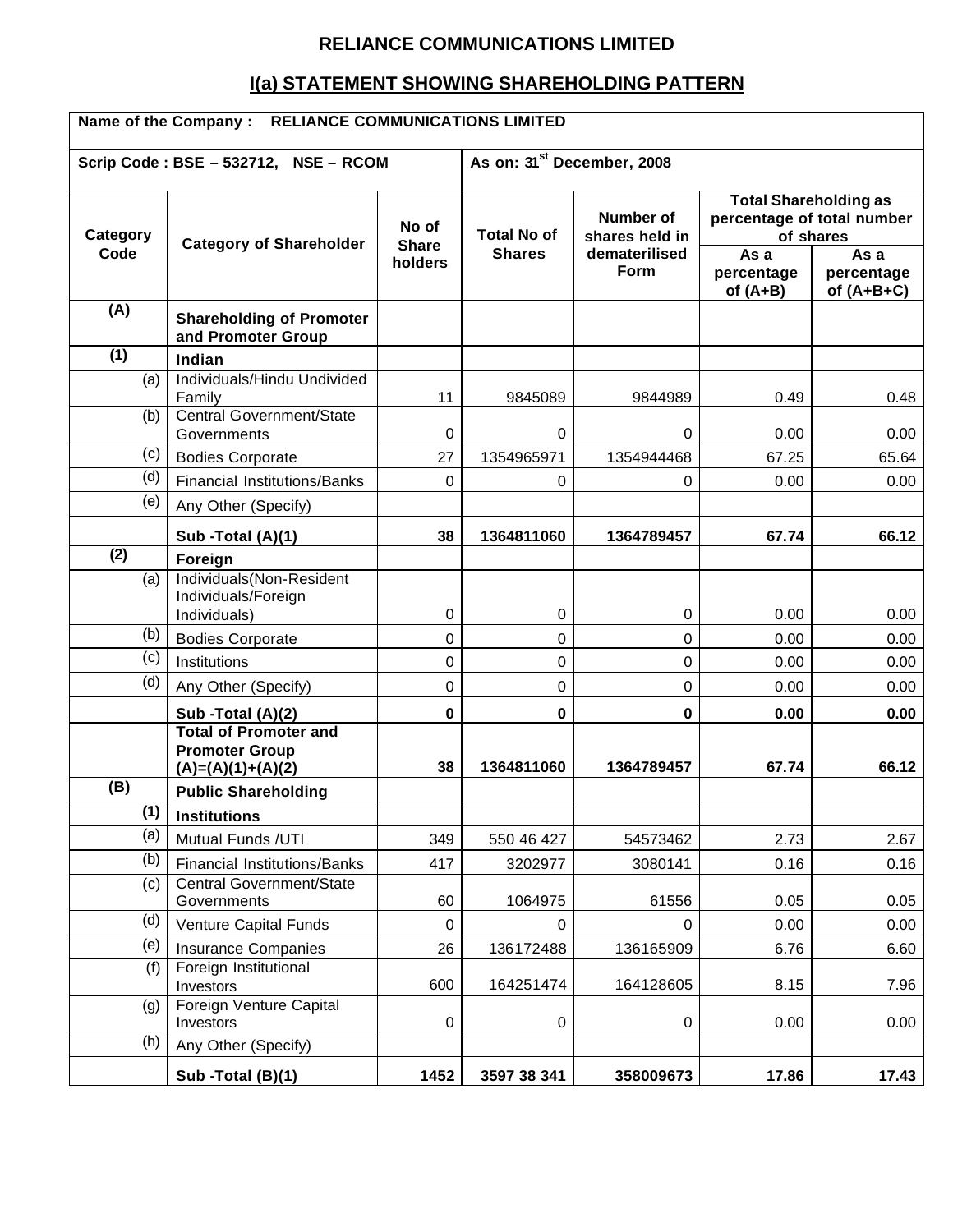# **RELIANCE COMMUNICATIONS LIMITED**

## **SHAREHOLDING PATTERN AS ON 31st December, 2008**

| (2) | <b>Non-Institutions</b>                                                                   |         |              |            |        |        |
|-----|-------------------------------------------------------------------------------------------|---------|--------------|------------|--------|--------|
| (a) | <b>Bodies Corporate</b>                                                                   | 9558    | 69767898     | 69077868   | 3.46   | 3.38   |
| (b) | Individual shareholders<br>holding nominal share<br>capital up to Rs.1Lakh.               | 2109225 | 192313019    | 143559868  | 9.55   | 9.32   |
|     | ii. Individual shareholders<br>holding nominal share<br>capital in excess of<br>Rs.1Lakh. | 150     | 15202380     | 14624884   | 0.75   | 0.74   |
| (c) | Any Other (Specify)                                                                       |         |              |            |        |        |
| 1   | NRIs/OCBs                                                                                 | 21274   | 12884889     | 8804494    | 0.64   | 0.62   |
|     | Sub -Total (B)(2)                                                                         | 2140207 | 290168186    | 236067114  | 14.40  | 14.06  |
|     | <b>Total Public Shareholding</b><br>$B=(B)(1)+(B)(2)$                                     | 2141659 | 6499 06 527  | 594076787  | 32.26  | 31.49  |
|     | TOTAL $(A) + (B)$                                                                         | 2141697 | 2014717587   | 1958866244 | 100.00 | 97.61  |
| (C) | Shares held by<br><b>Custodians and against</b><br>which Depository<br>Receipts have been |         |              |            |        |        |
|     | issued                                                                                    | 1       | 49309294     | 49309294   | 0.00   | 2.39   |
|     | <b>GRAND TOTAL</b><br>(A)+(B)+(C)                                                         | 2141698 | 20640 26 881 | 2008175538 | 100.00 | 100.00 |

### **I(b) Statement showing shareholding of persons belonging to the category "Promoter and Promoter Group"**

| Sr. No.        | Name of the shareholder                                                                    | No of shares | Shares as a percentage of total<br>number of shares{i.e., Grand Total<br>(A)+(B)+(C) indicated in statement at<br>para(l)(a) above} |
|----------------|--------------------------------------------------------------------------------------------|--------------|-------------------------------------------------------------------------------------------------------------------------------------|
|                | <b>AAA Communication Private Limited</b>                                                   | 1308110172   | 63.37                                                                                                                               |
| $\overline{2}$ | <b>Reliance Capital Limited</b>                                                            | 18461758     | 0.89                                                                                                                                |
| $\mathcal{R}$  | Sonata Investments Limited                                                                 | 13775000     | 0.67                                                                                                                                |
| 4              | Reliance Innoventures Private Limited                                                      | 11529001     | 0.56                                                                                                                                |
| 5              | Smt. Kokila D. Ambani                                                                      | 4665227      | 0.23                                                                                                                                |
| 6              | Hansdhwani Trading Company Pvt. Ltd                                                        | 3000040      | 0.15                                                                                                                                |
| 7              | Shri Anil D. Ambani                                                                        | 1859171      | 0.09                                                                                                                                |
| 8              | Master Jaianmol A. Ambani<br>(through father and natural guardian Shri Anil<br>D. Ambani)  | 1669759      | 0.08                                                                                                                                |
| 9              | Smt. Tina A. Ambani                                                                        | 1650832      | 0.08                                                                                                                                |
| 10             | Reliance General Insurance Co Ltd                                                          | 90000        | 0.00                                                                                                                                |
| 11             | Master Jaianshul A. Ambani<br>(through father and natural guardian Shri Anil<br>D. Ambani) | 100          | 0.00                                                                                                                                |
|                | <b>TOTAL</b>                                                                               | 1364811060   | 66.12                                                                                                                               |